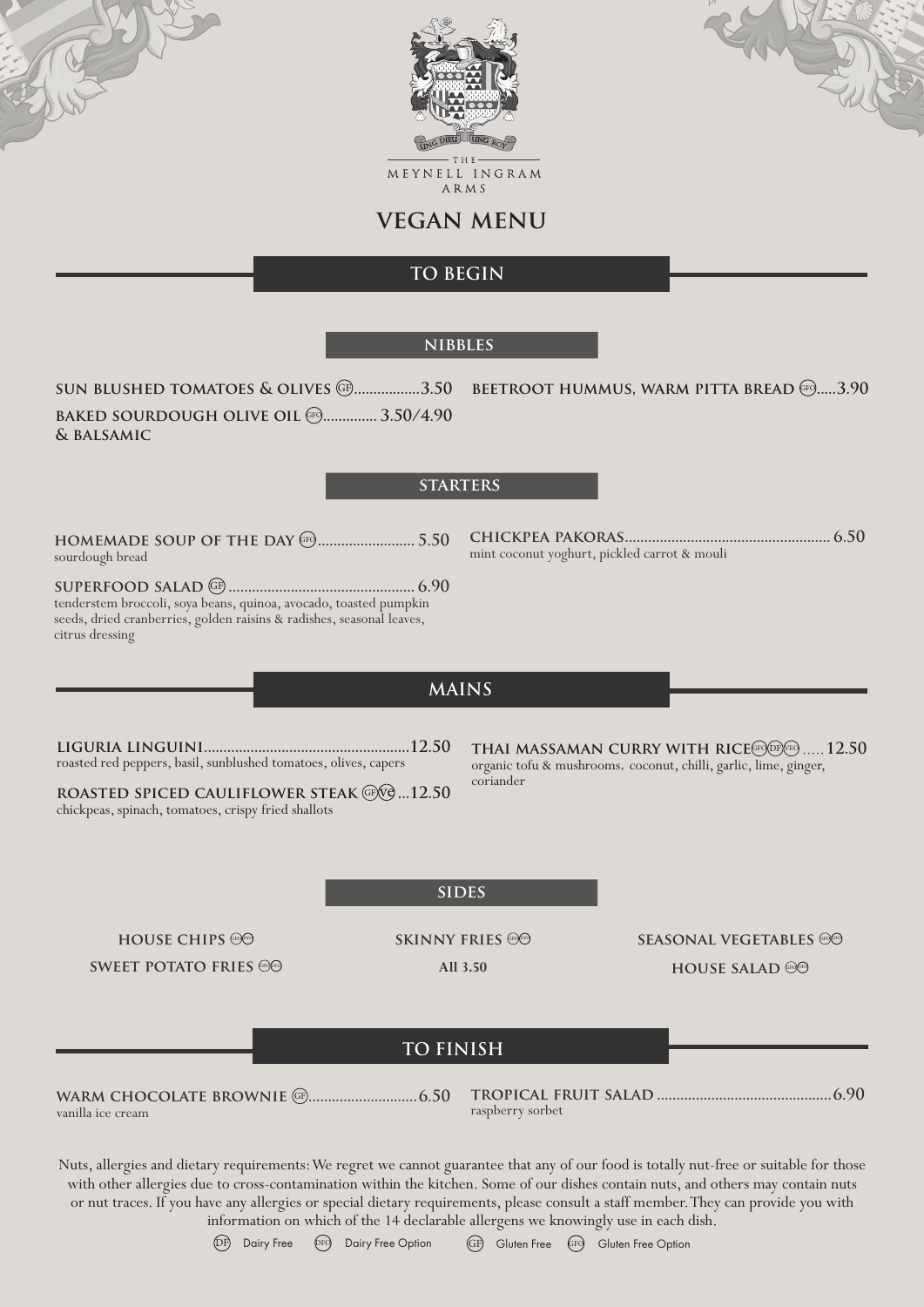

MEYNELL INGRAM **ARMS**